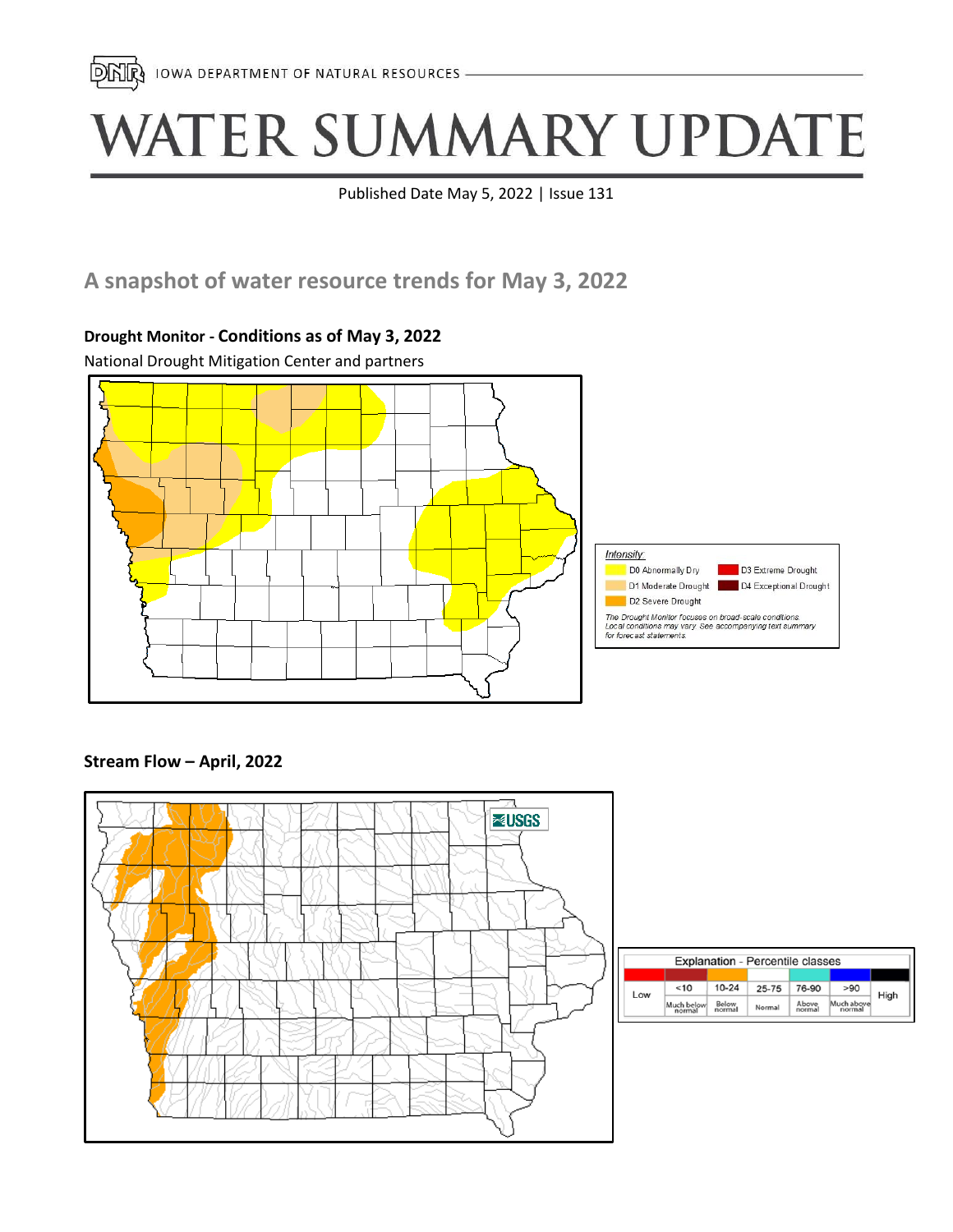

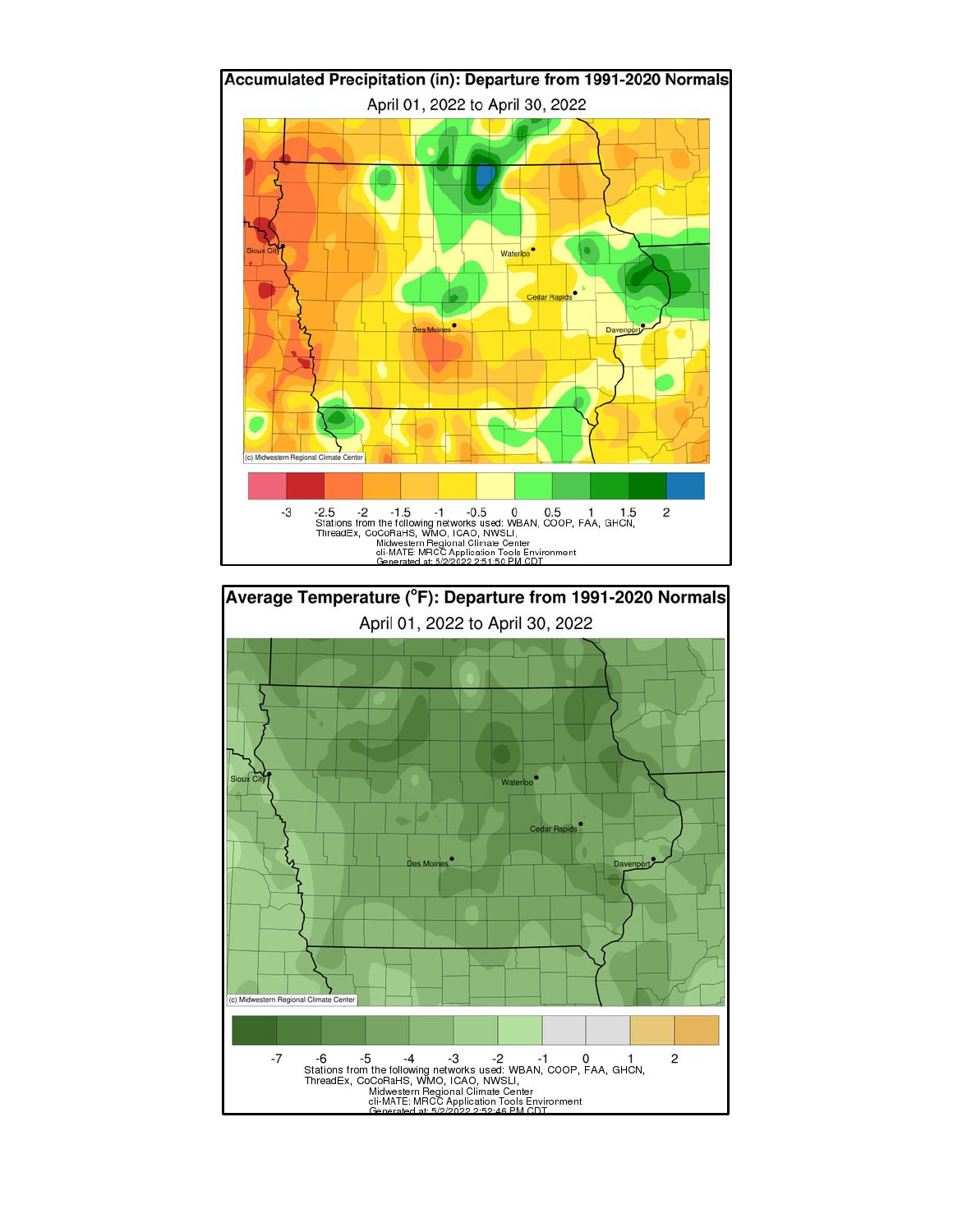#### **Shallow Groundwater - Conditions for April, 2022**

Iowa DNR and Iowa Geological Survey – IIHR Hydroscience and Engineering



#### **RECENT DEVELOPMENTS AND CHANGES**

#### **SUMMARY**

The month of April was cold and windy, but ended with about one-half inch less than normal rainfall. So far 2022 is running about 0.53 inches below normal for rain, with parts of the northwest and west central areas of the state over two inches behind for the year. Streamflow conditions are near normal across much of the state. Both soil moisture levels and shallow groundwater levels are lowest in northwest Iowa. The US Drought Monitor has shown improvement in the month of April, with an area of D2 (Severe Drought) remaining along the Missouri River in northwest Iowa. Soil moisture and groundwater levels are near normal across much of Iowa, with northwest Iowa the area of concern.

#### **DROUGHT MONITOR**

The drought is not gone from Iowa, but considerable improvement has been seen in the month of April. The area of the state that is free some from any dryness or drought increased from 33 percent in late March to 56 percent by the end of April. Most of this improvement has been in the D1, or Moderate Drought category. Coverage of D1 decreased from 32 percent in late March to 10 percent in late April. An area of D2, Severe Drought, remains in Monona, Woodbury, and Plymouth counties, and has remained nearly constant over the month at less than three percent of the state.

Most of the states to the west of Iowa are experiencing significant drought conditions, with conditions worst in Texas, Oklahoma, and New Mexico. Nearly 25% of Texas and New Mexico are in the worst category of drought, D4 (Exceptional Drought). Most of the states to the east of Iowa show little to no dryness or drought.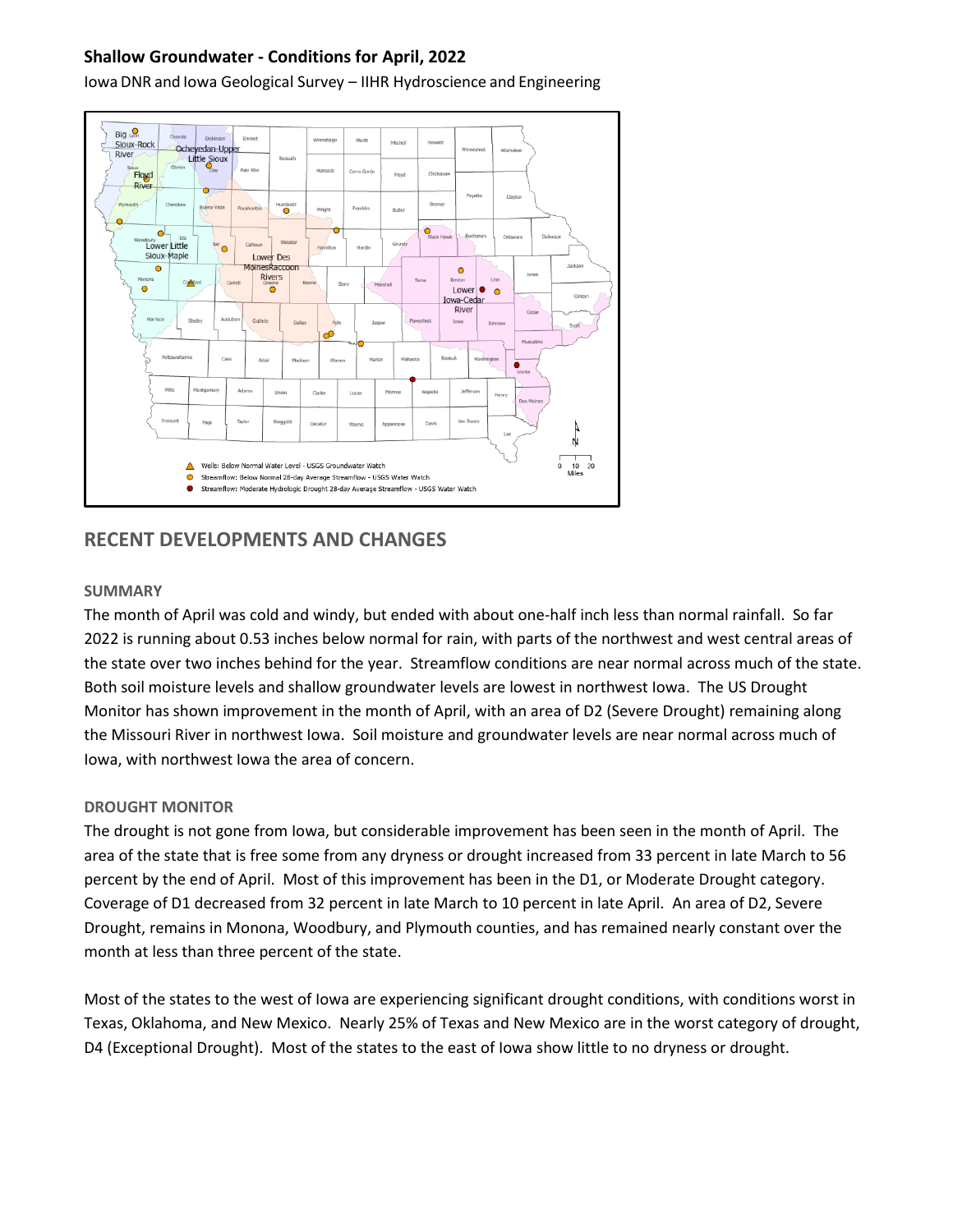#### **APRIL PRECIPITATION AND TEMPERATURE**

Iowa's preliminary statewide average precipitation totaled 3.20 inches in April, or 0.47 inches below normal. However, rainfall was not evenly distributed, as parts of central to north-central Iowa as well as eastern Iowa reported totals approaching two inches above normal. Western Iowa was the driest part of the state with precipitation deficits on the order of one to two inches. Monthly precipitation totals ranged from 0.91 inches at Rock Rapids to 7.24 inches at St. Ansgar.

Eastern and west-central Iowa stations observed above-average snowfall with below average totals at the remainder of Iowa stations. The preliminary statewide average snowfall was almost one inch, about 0.7 inches below normal. Dubuque measured the state's highest snow accumulation with 4.0 inches for the month.

April was extremely windy and unseasonably cold with the statewide average temperature registering at 49.3 degrees, nearly five degrees below normal. This ranks April 2022 in the top 15 coldest Aprils on record. A reporting station in Harrison County reported the month's high temperature of 90 degrees on the 12th, 29 degrees above average. Algona reported the month's low temperature of 11 degrees on the 1st, 18 degrees below normal.

#### **MARCH STREAM FLOW**

During the month of April, streamflow conditions remained in the normal range for the majority of the state. Portions of the Floyd, Boyer, and Little Sioux Rivers show below normal flow. The Des Moines, Upper Iowa, and Cedar River have improved from below normal to normal condition since last month.

#### **MISSOURI RIVER BASIN CONDITIONS**

The total volume of water stored in the Missouri River reservoir system declined during most of the month of April, and then rebounded in the last week. The amount of water stored in the reservoirs on the Missouri River increased by 0.3 million acre feet (MAF)vin the last week, but remains well below average for this time of year. The forecast runoff for the year for the Missouri River Basin above Sioux City is 17.8 MAF, or less than 70 percent of average. Mountain snowpack continues to increase, and is now just slightly below average.

#### **MARCH SHALLOW GROUNDWATER**

In the month of April 2022 shallow groundwater level conditions were statistically normal across much of the state, but there is an area that is vulnerable to low water levels, and that area has increased since March. In the absence of a shallow groundwater monitoring network, below normal average streamflow can be used as an indirect measure of water level changes in adjoining shallow aquifers. During April, below normal baseflow was clustered in two broad areas, from northwest Iowa into parts of west central Iowa, as well as eastern Iowa. Current impacts to groundwater are relatively minor, with no reports of shortages. However, as warmer weather increases the demand for water, if drought conditions continue to intensify in these areas, declining shallow groundwater levels and reduced aquifer recharge will occur. Normal rainfall in May, June, and July will have a significant beneficial impact on aquifer level recovery rates.

#### **MARCH SOIL MOISTURE**

The Iowa Flood Center map of soil moisture levels shows a continuing trend of drier soils in northwest Iowa and wetter soils in southeast Iowa. having the wettest soils. The map shows soil wetness, as a percentage, at a 20 inch depth. Northwest Iowa has soil moistures between 20 and 40 percent, which is an improvement over March 2022 levels. Much of southeast Iowa shows nearly saturated to fully saturated soils. Map is obtained from interpolation of soil moisture gages.